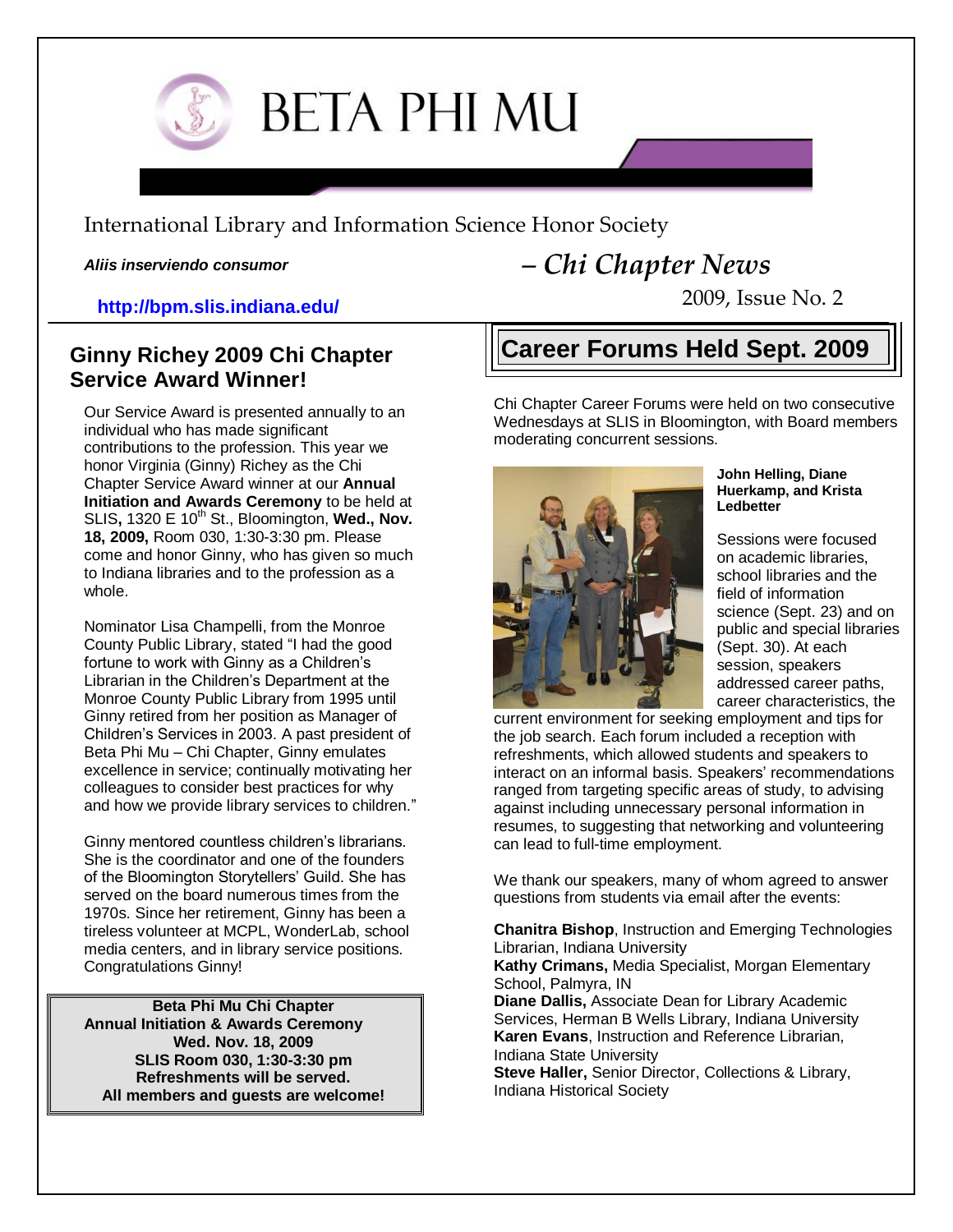**John Helling**, Director, Bloomfield-Eastern Greene Public Library **Diane Huerkamp**, Director, Mooresville Public Library **Dina Kellams,** Office of Archives and Records Management, IUB **Kathy Loser, Librarian,** Bloomington High School North **Patrick Patterson,** Web Producer, IU Foundation **Suzanne Switzer,** University Information Technology Services, Indiana University



**Dina Kellams, Mary Popp, and Steve Haller**

Thanks to our co-sponsors, SLIS student chapters of the American Library Association (ALA), the American Society for Information Science and Technology (ASIST), the Association for Computer Machinery (ACM), the Progressive Librarians Guild (PLG), the Society of American Archivists (SAA), and the Special Libraries Association (SLA).

#### **Chapter President Attends BPM General Assembly at ALA**

Andrea Morrison, Chi Chapter President, gave a chapter report at the Beta Phi Mu General Assembly at the American Library Association's Annual Conference in Chicago on July 11, 2009. The president and executive director of BPM's national organization, as well as other chapter representatives, all made individual reports at this event. Are you interested in serving at the national level? At the assembly, any member can self-nominate for open board positions.

#### **Newsletter editor and photographs provided by: Andrea Morrison**

### 2009 Scholarship Award News

Shannon Oltmann has been named the 2009 Chi Chapter Scholarship Award winner for her paper, "Information Access." She gave her public presentation on her award-winning paper on Oct. 14, SLIS, 1:30 pm, and will be recognized at the fall Initiation and Awards Ceremony Nov. 18. Shannon is a doctoral student in SLIS, having received her MIS in 2007. Advisor Howard Rosenbaum submitted her paper. Earlier this year the Board voted to increase the scholarship from \$100 to \$200 and Shannon will be the first to benefit. As one of the jury members said, "It's nice to see the focus on coming to grips with theory versus what is going on in the real world."

#### **For information on various BPM scholarships and fellowships from the national office see:**

**<http://www.beta-phi-mu.org/Scholarships/scholarships.php>**

#### **2009 Membership and Dues Information**

If you are an initiated member of Beta Phi Mu, please send a check for **\$10** made out to **Beta Phi Mu** to cover your dues. Include any mailing address or email changes and share your recent accomplishments. We want to hear from you!

**Mary Popp,** Chi Chapter Membership Coordinator Online Services Department Herman B Wells Library W501 1320  $10^{th}$  Street Indiana University Libraries, Bloomington IN 47405 (812) 855-8170 email: popp@indiana.edu

Address changes should also be sent to the national office: Beta Phi Mu, School of Information Studies, Florida State University, Tallahassee, FL 32306-2100.

| Treasurer's Report as of 10-13-09<br>From Julie Hardesty, Chi Chapter Treasurer |         |  |                                                 |                        |
|---------------------------------------------------------------------------------|---------|--|-------------------------------------------------|------------------------|
| lncome 2-27-09 to 8-14-09                                                       |         |  | Expenses 2-27-09 to 8-14-09                     |                        |
| Dues                                                                            | 60.00   |  | Dues to national                                | 2,250.00               |
| <b>Total Income</b>                                                             | \$60.00 |  | <b>Total Expenses</b><br><b>Balance 8-14-09</b> | 2.250.00<br>\$2,385.49 |
|                                                                                 |         |  | <b>Balance 10-13-09</b>                         | \$2,679.49             |